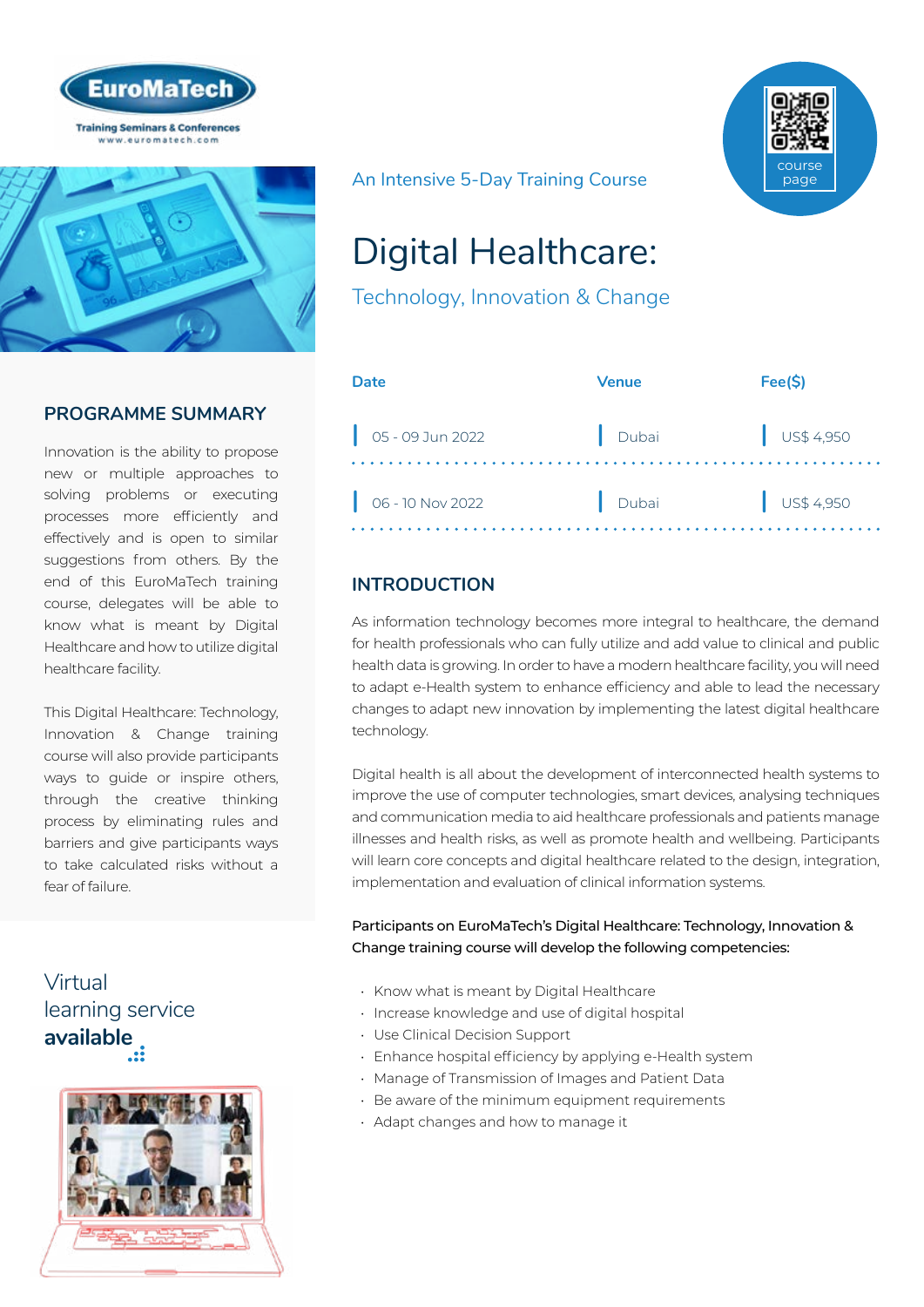## **TRAINING METHODOLOGY**

The Digital Healthcare: Technology, Innovation & Change training course will combine presentations with interactive practical exercises, supported by video materials, activities and case studies. Delegates will be encouraged to participate actively in relating to the unique health informatics to the particular needs of their hospital use.

## **In-house Training**

EuroMaTech is capable of conducting this training programme exclusively for your delegates. Please e-mail us on inhouse@euromatech.ae for further information and/or to receive a comprehensive proposal.



+971 50 196 6003

**Email Address:** info@euromatech.ae

**Website:** www.euromatech.com

## **WHO SHOULD ATTEND**

The Digital Healthcare: Technology, Innovation & Change training course is ideal for all professionals involved in the technological healthcare / hospital operations, such as:

- Operations Team
- Quality Officers
- CIO and Department Head
- Nurses and Patient Safety Officer

## **PROGRAMME OBJECTIVES**

The primary objective of EuroMaTech's Digital Healthcare: Technology, Innovation & Change training course is to enhance the healthcare professionals' skills and knowledge in clinical data and terminological systems. Attendees will also be able to:

- Understand clinical workflows, medical decision making, and the application of decision support as a supplement to clinical judgment
- Acquire conceptualizing data models, workflows and decision support tools
- Gain insights into the change management principles necessary for successful technology adoption at the organizational and systems levels
- Understand the concept & elements of e-Health
- Expand leadership styles when there are changes in people and conditions
- Apply the Innovation Process and steps
- Adapt and develop effective Innovation strategies
- Understand some of the health informatics issues

## **QUALITY CERTIFICATIONS & ACCREDITATIONS**

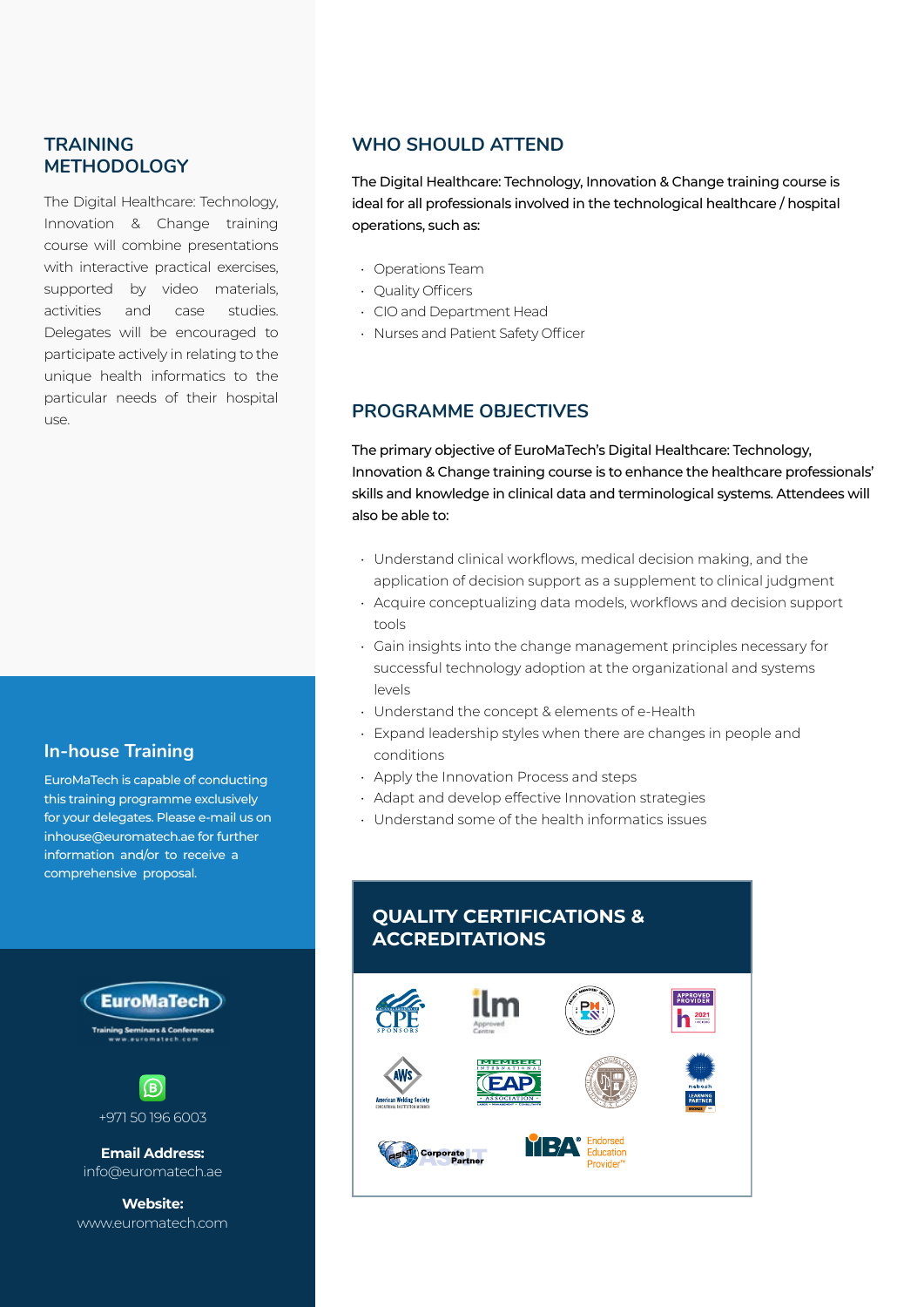# **COURSE OUTLINE**



## **Day 3**

## Digital Health Analysis and Design

- Decisions Determine Data
- Clinical Decision Support
- Public Health Informatics
- Enterprise Architecture
- Consumer Health Informatics
- Encourage open systems
- Telemedicine Concept
- Factors Influencing the Future of Telemedicine
- Digital Hospital
- Future of Telemedicine **Technology**

# **Day 1** Digital Healthcare

- Identifying the healthcare problem
- Evaluating the digital solution and generating evidence
- Supporting the digital innovation
- Healthcare digital future
- Calculated risks
- Data and tools
- Financial impact of digital transformation
- Translate digital ambitions into resource allocations
- Top Five Digital Transformation Trends in Healthcare
- Digital Healthcare: What Are the Opportunities?

# **Day 4**

## e-Health

- Telehealth / Consumer Health / Mobile Technology
- Computer Security and Privacy in Healthcare
- Audio / Video Conferencing
- Approaches to deliver Telepathology Consultations
- Market Forces in Healthcare
- Digital Health Security Concerns
- The Mixed Quality of Information on the Internet
- Physician Ambivalence
- The Disarray of Healthcare Information System

# **Day 2** Digital Healthcare Domains

- Assistive technologies and rehabilitation robotics
- Clinical decision support
- Computational simulations, modelling and machine learning approaches
- e-Health
- Healthcare technology assessment and monitoring
- Health systems engineering
- Human-computer-environment interactions
- Information management and policy
- Virtual reality, video gaming rehabilitation, and serious games
- Telehealth, telemedicine, telecare, tele-coaching and telerehabilitation

# **Day 5**

### Change Management Process, Tools & Techniques

- Change concept and Change Types
- Reasons for the change failure
- Change Techniques
- Phases of Change
- Categories of Resisters
- Help employees develop effective change management strategies
- Implementation Tools
- Top Ten Barriers to Success
- Overcoming Resistance and Increasing Commitment
- Change Management Models: Lewin's Kotter – ADKAR